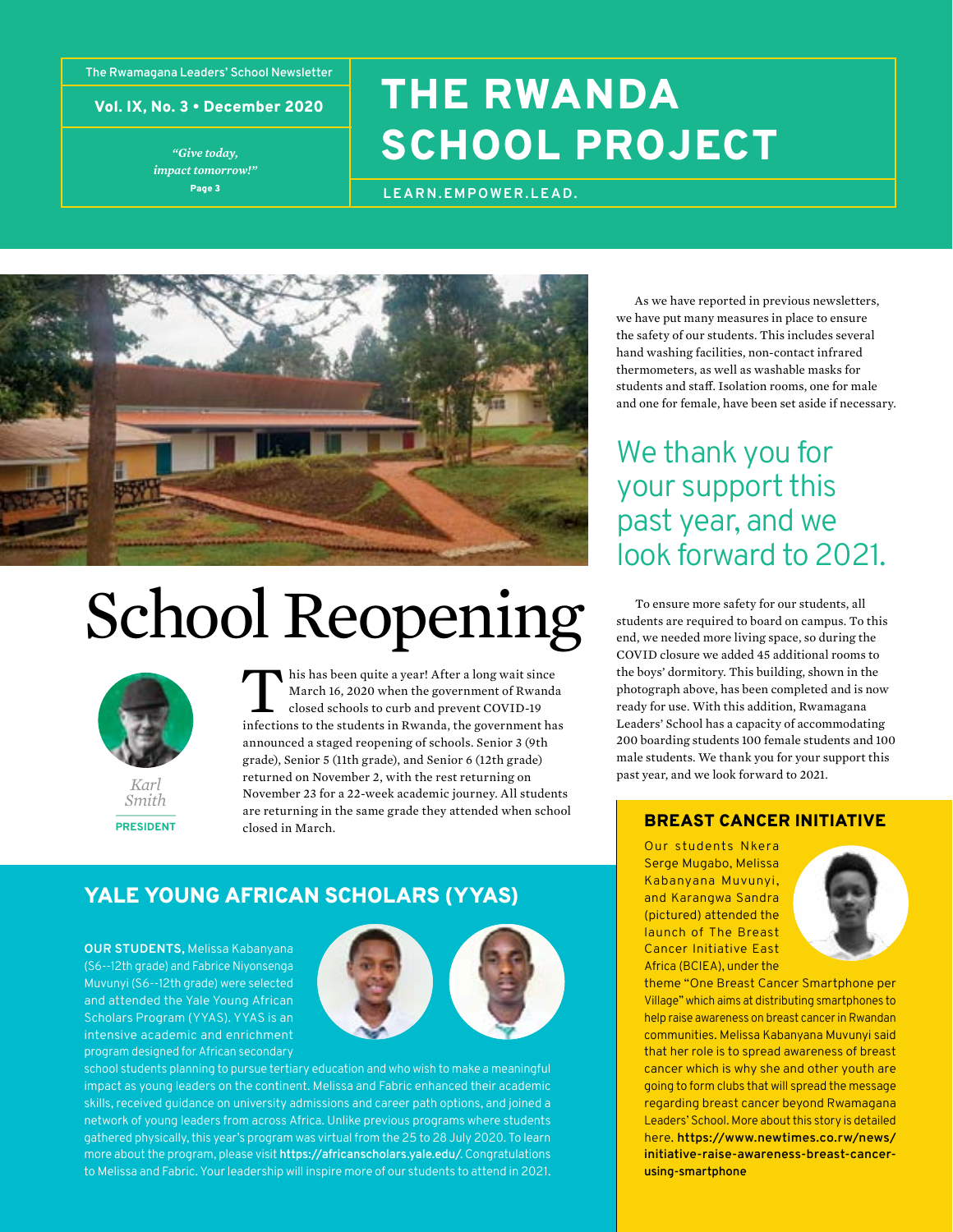**PAGE 2 • THE RWAMAGANA LEADERS' SCHOOL NEWSLETTER**

# Please help us build a library

**OUR MISSION: EDUCATE STUDENTS TO BE SUCCESSFUL IN RWANDAN SOCIETY**

- Archive space for 4,000 books
- Meeting room
- Study Areas
- Administrative offices
- Health Clinic
- Teachers' offices
- Creative reading & mezzanine areas
	- Space to promote creativity and concentration
- Includes expanding our dormitory space to 200 beds
- Will free up three classrooms in existing classroom building



**or scan QR code**



**CREDIT CARD CHECK**

**mail to: Rwanda School Project 1300 St. Francis Road Santa Rosa, CA 95409**

**FOR MORE INFORMATION CALL (707) 829-0606**

**HOW DO I DONATE?**

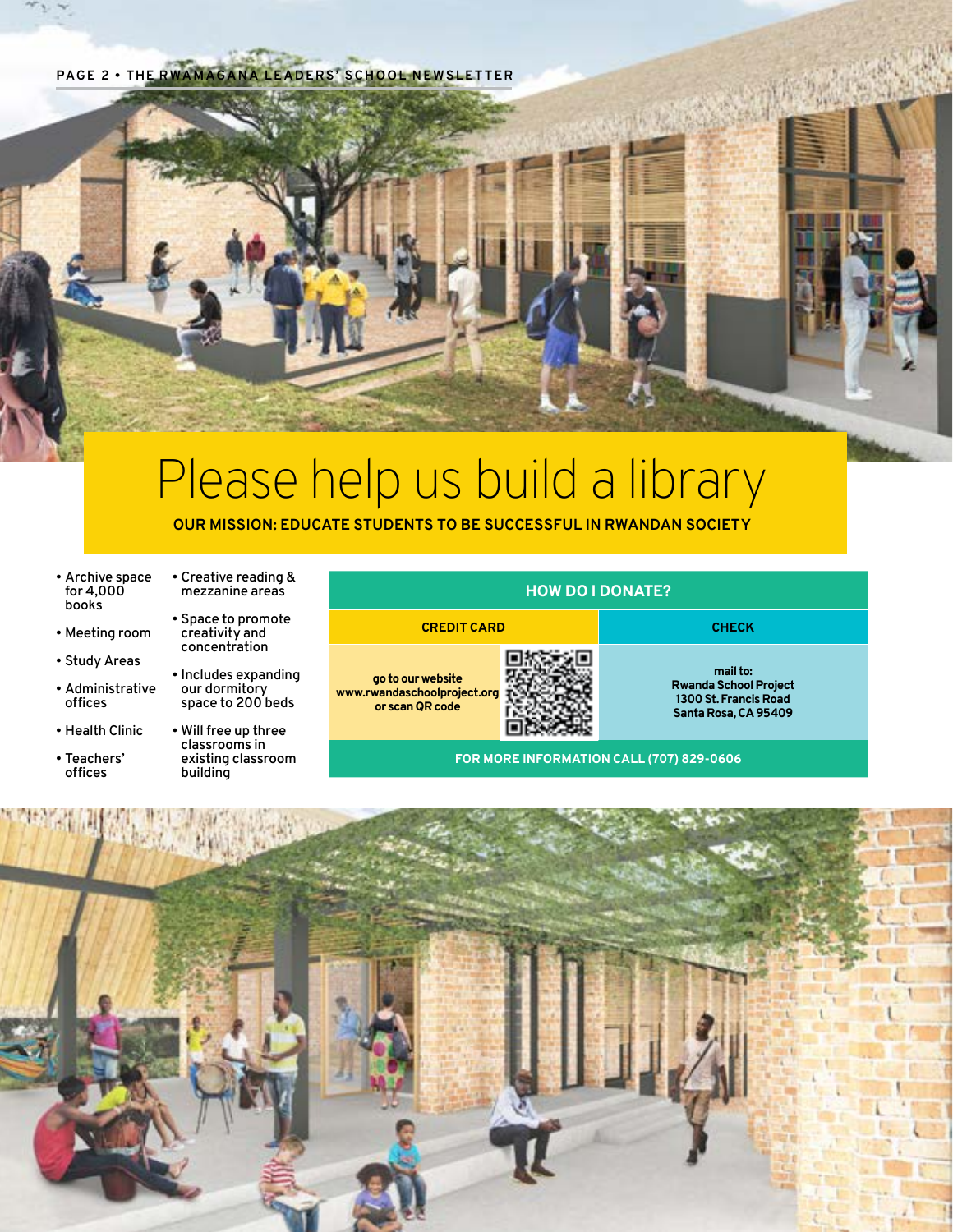# Give today, impact tomorrow!

#### **WE HAVE A TWO-PRONG STRATEGY TO STAY OPEN DURING COVID AND FLOURISH AFTER A VACCINE IS AVAILABLE.**

#### **STEP 1: BUILD A LIBRARY**

While part of our 5-year Master Plan, a new library would free up three classrooms. We need that extra space for social distancing and for safe student learning.

#### **STEP 2: INCREASE STUDENT SPONSORSHIPS**

Because of COVID, all our students need to remain on campus. Currently we have 79 students who need sponsorships.



## **WE ARE OFF TO A GOOD START! PLEASE HELP US REACH OUR GOAL.**

| <b>FOR THE LIBRARY:</b><br><b>ANNUAL DONATION FOR 3 YEARS</b> |
|---------------------------------------------------------------|
| S10,000 GRAND BENEFACTOR                                      |
| S5,000 BENEFACTOR                                             |
| S1.000 CORNERSTONE                                            |
| <b>G S500 BENCHMARK</b>                                       |
| $\Box$ \$100 PARTNER                                          |
|                                                               |

❏ **MY CHECK IS ENCLOSED**

GOAL: \$280,000

### RAISED: \$157,000

- **• 100% of RSP board pledged financial support**
- **• 100% of Rwanda LEDO board pledged financial support**
- **• 14 donors pledged \$157,000**

#### **TO SPONSOR A STUDENT: ONE YEAR DONATION**

- ❏ **\$1,920 SPONSORSHIP**
- ❏ **\$160/MO SPONSORSHIP**
- ❏ **\$80/MO HALF-SPONSORSHIP**
- ❏ **\$40/MO QUARTER-SPONSORSHIP**
- ❏ **ANY DONATION HELPS**